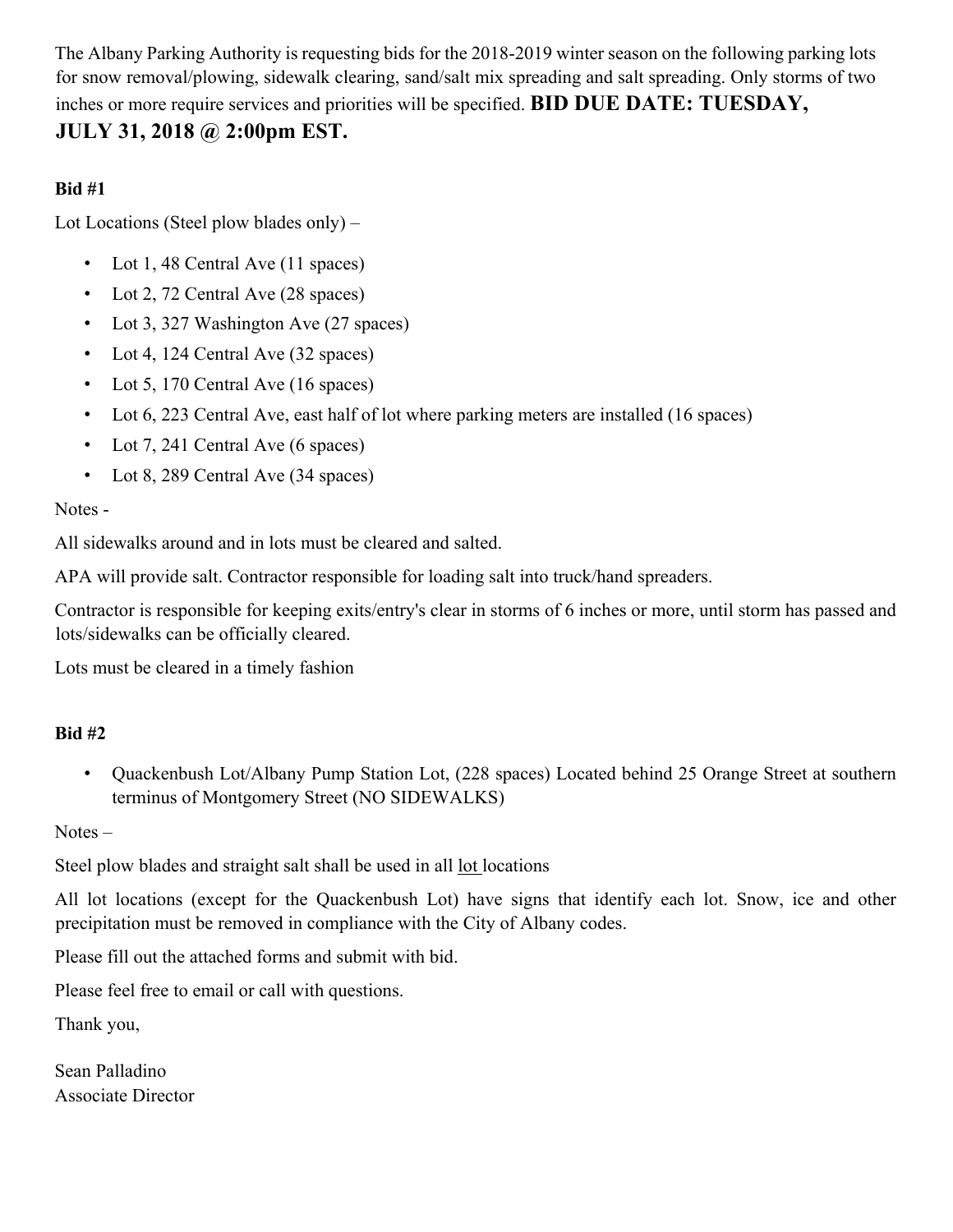Please see the below certain forms which must be completed and submitted with your bid for snow plow services to the Albany Parking Authority ("APA").

Additionally, note that certain restrictions exist on communications between the APA and a bidder during the bidding process. A bidder cannot make contact anyone at the APA on any matter related to this RFP except for **Sean Palladino, Associate Director of the Authority**.

#### **NON-COLLUSION PROPOSAL CERTIFICATE PURSUANT TO NEW YORK STATE PUBLIC AUTHORITY LAW § 2878**

 By submission of this bid, each bidder and each person signing on behalf of any bidder certifies, and in the case of a joint bid each party thereto, certifies as to its own organization, under penalty of perjury, that to the best of knowledge and belief:

(1) The prices in the bid have been arrived at independently, without collusion, consultation, communication or agreement, for the purpose of restricting competition, as to any matter relating to such prices with any other proposer or with any competitor;

(2) Unless otherwise required by law, the prices which have been quoted in this bid have not been knowingly disclosed by the proposer and will not knowingly be disclosed by the proposer prior to the opening, directly or indirectly, to any other proposer or to any competitor; and

(3) No attempt has been made or will be made by the proposer to induce any other person, partnership or corporation to submit or not to submit a bid for the purpose of restricting competition.

(date)

(signature)

 $\mathcal{L}_\text{max} = \mathcal{L}_\text{max} = \mathcal{L}_\text{max} = \mathcal{L}_\text{max} = \mathcal{L}_\text{max} = \mathcal{L}_\text{max} = \mathcal{L}_\text{max} = \mathcal{L}_\text{max} = \mathcal{L}_\text{max} = \mathcal{L}_\text{max} = \mathcal{L}_\text{max} = \mathcal{L}_\text{max} = \mathcal{L}_\text{max} = \mathcal{L}_\text{max} = \mathcal{L}_\text{max} = \mathcal{L}_\text{max} = \mathcal{L}_\text{max} = \mathcal{L}_\text{max} = \mathcal{$ 

(name of firm)

(printed name and title)

 $\mathcal{L}_\text{max}$  and  $\mathcal{L}_\text{max}$  and  $\mathcal{L}_\text{max}$  and  $\mathcal{L}_\text{max}$ 

STATE OF NEW YORK  $\qquad$  ) COUNTY OF ALBANY (SS:

On the \_\_ day of \_\_\_\_\_\_\_\_\_\_\_\_\_\_\_, 2018, before me, the undersigned, a notary public in and for said state, personally appeared \_\_\_\_\_\_\_\_\_\_\_\_\_\_\_\_\_\_\_\_\_\_\_\_, personally known to me or proved to me on the basis of satisfactory evidence to be the individual whose name is subscribed to this document and acknowledged to me that he/she executed the same in his/her capacity and that by his/her signature, the individual or the person/entity upon behalf of which the individual acted, executed this document.

 $\mathcal{L}_\text{max}$  and  $\mathcal{L}_\text{max}$  and  $\mathcal{L}_\text{max}$  and  $\mathcal{L}_\text{max}$  and  $\mathcal{L}_\text{max}$ 

 $\mathcal{L}_\text{max}$ 

Notary Public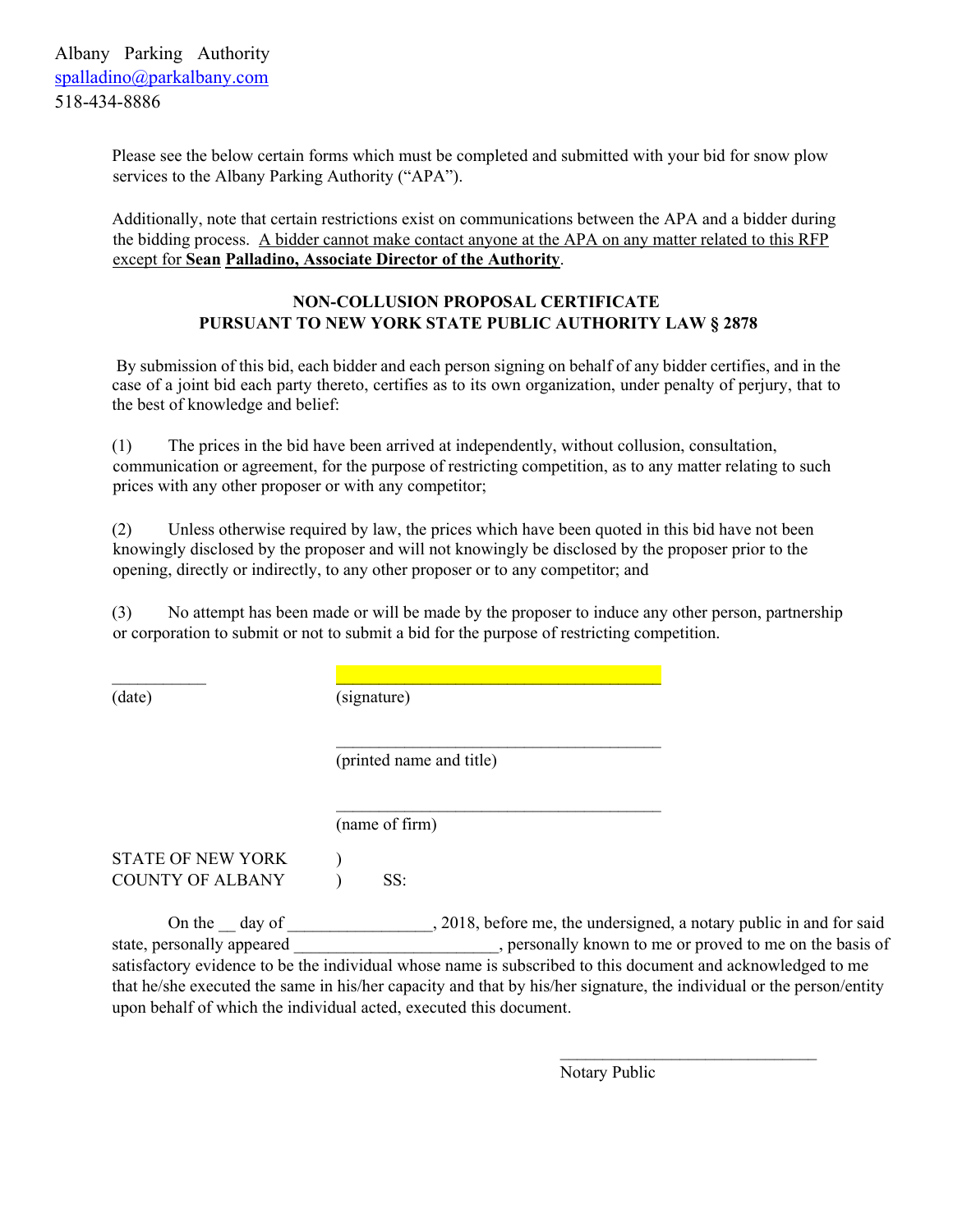Pursuant to State Finance Law §§139-j and 139-k, this request for proposals ("RFP") includes and imposes certain restrictions on communication between the Albany Parking Authority ("Authority") and an Offeror/bidder during the procurement process. An Offeror/bidder is restricted from making contacts from the earliest notice of intent to solicit offers (in this instance, the release of this RFP) through final award and approval of the resultant contract by the Authority ("restricted period") to other than designated individuals unless it is a contact that is included among certain statutory exceptions set forth in State Finance Law §139-j(3)(a). **The designated individual for this RFP is Sean Palladino, Associate Director of the Authority at** spalladino@parkalbany.com. Authority employees are also required to obtain certain information when contacted during the restricted period and make a determination of the responsibility of the Offeror/bidder pursuant to these two statutes. Certain findings of non-responsibility can result in rejection for contract award and in the event of two findings within a 4 year period, the Offeror/bidder is debarred from obtaining governmental Procurement Contracts. Additionally, the above law requires certain affirmations to be provided to the Authority by bidders and that certain provisions be contained within any contract/award resulting from this RFP. Specifically, the following forms/information is provided:

- 1. The Authority must obtain from all Offerors the required affirmation ("**Compliance with NYS Finance Law §139-j**") of understanding and agreement to comply with procedures on procurement lobbying restrictions regarding permissible Contacts in the restricted period for a procurement contract in accordance with State Finance Law §§139-j and 139-k. The affirmation is provided below and must be completed and returned to the Authority when submitting a bid.
- 2. The Authority must include a disclosure request ("**Offeror Disclosure of Prior Non-Responsibility Determinations**") regarding prior non-responsibility determination in accordance with State Finance Law §139-k in its solicitation of proposals or bid documents or specifications or contract documents, as applicable, for procurement contracts. The required form is provided below and is to be completed and returned to the Authority when submitting a bid.
- 3. The Authority must obtain from all Offerors a required certification ("**Bidder Certification**") that the information is complete, true and accurate regarding any prior findings of non-responsibility, such as nonresponsibility pursuant to State Finance Law §139-j. The Offeror must agree to the certification and provide it to the procuring Government Entity. This certification is provided below and must be completed and returned to the Authority when submitting a bid.
- 4. New York State Law §139-k(5) provides that every procurement contract award subject to the provisions of State Finance Law §§139-k and 139-j shall contain a provision authorizing the Authority to terminate the contract in the event that the certification is found to be intentionally false or intentionally incomplete. An example of such language is provided below:

*The Authority reserves the right to terminate this contract in the event it is found that the certification filed by the Offeror in accordance with New York State Law §139-k was intentionally false or intentionally incomplete. Upon such finding, the Authority may exercise its termination right by providing written notification to the Offeror in accordance with the written notification terms of this contract.*

1. **Compliance with NYS Finance Law §139-j**. Offeror affirms that it understands and agrees to comply with the procedures of the APA relative to permissible Contacts as required by State Finance Law §139-j.

| By:                     | Date: |
|-------------------------|-------|
| Signature               |       |
| Name:                   |       |
| Title:                  |       |
| <b>Contractor Name:</b> |       |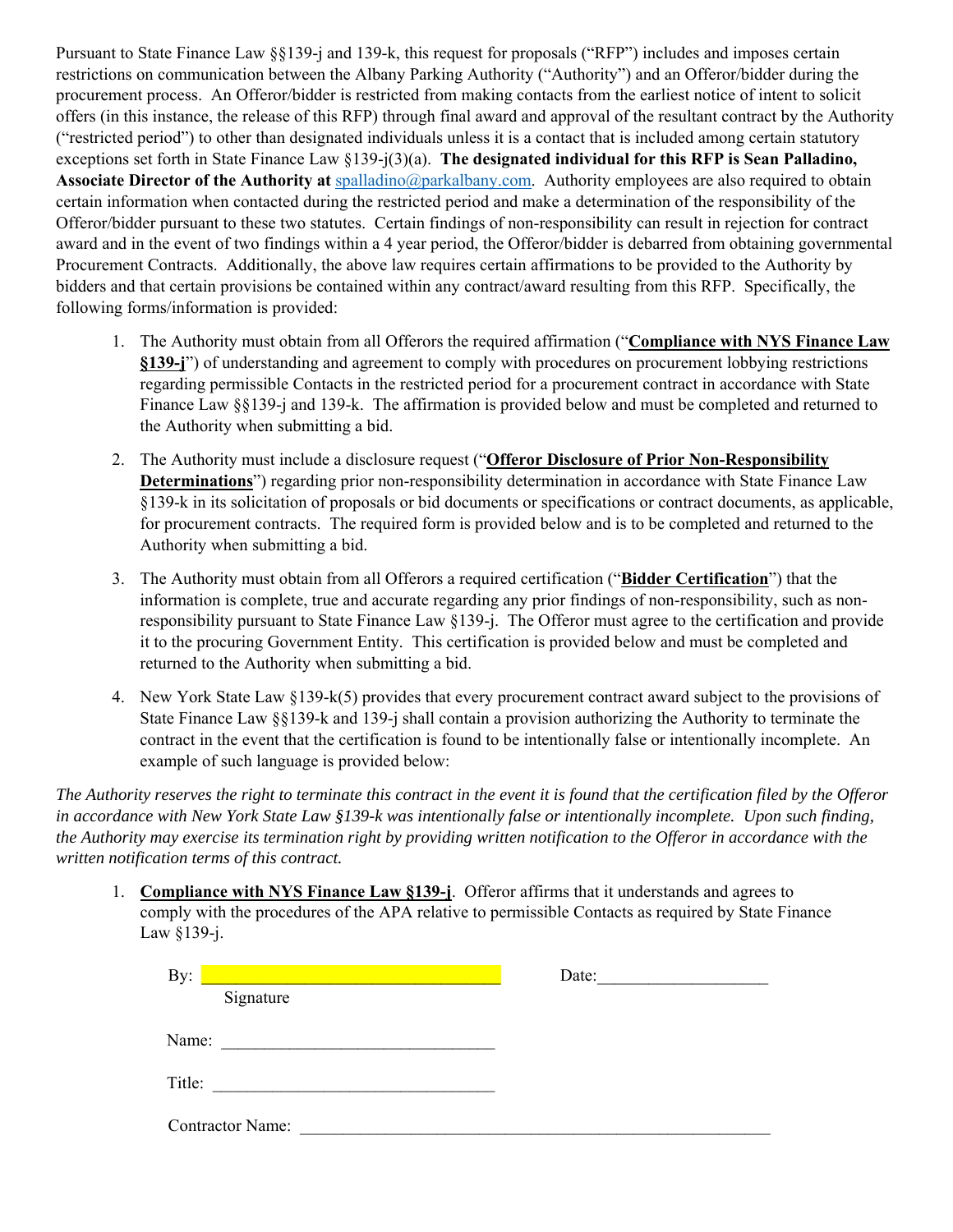#### 2. **Offeror Disclosure of Prior Non-Responsibility Determinations**.

Name of Individual or Entity Seeking to Enter into the Procurement Contract:

| Name and Title of Person Submitting this Form: __________________________________                                                                                                                                                                            |  |
|--------------------------------------------------------------------------------------------------------------------------------------------------------------------------------------------------------------------------------------------------------------|--|
| Date:                                                                                                                                                                                                                                                        |  |
| A. Has any Governmental Entity made a finding of non-responsibility regarding the individual or<br>entity seeking to enter into the Procurement Contract in the previous four years? (Please<br>circle):                                                     |  |
| Yes<br>No                                                                                                                                                                                                                                                    |  |
| If yes, please answer the following questions:                                                                                                                                                                                                               |  |
| B. Was the basis for the finding of non-responsibility due to a violation of State Finance Law<br>§139-j? (Please circle):                                                                                                                                   |  |
| No<br>Yes                                                                                                                                                                                                                                                    |  |
| C. Was the basis for the finding of non-responsibility due to the intentional provision of false or<br>incomplete information to a Governmental Entity? (Please circle):<br>No<br>Yes                                                                        |  |
| D. If you answered yes to questions A thru C, please provide details regarding the finding of non-<br>responsibility below.                                                                                                                                  |  |
|                                                                                                                                                                                                                                                              |  |
|                                                                                                                                                                                                                                                              |  |
|                                                                                                                                                                                                                                                              |  |
| (Add additional pages as necessary)                                                                                                                                                                                                                          |  |
| E. Has any Governmental Entity or other governmental agency terminated or withheld a<br>Procurement Contract with the above-named individual or entity due to the intentional<br>provision of false or incomplete information? (Please circle):<br>No<br>Yes |  |
| F. If yes, please provide details below.                                                                                                                                                                                                                     |  |
|                                                                                                                                                                                                                                                              |  |
| Date of Termination or Withholding of Contract:                                                                                                                                                                                                              |  |